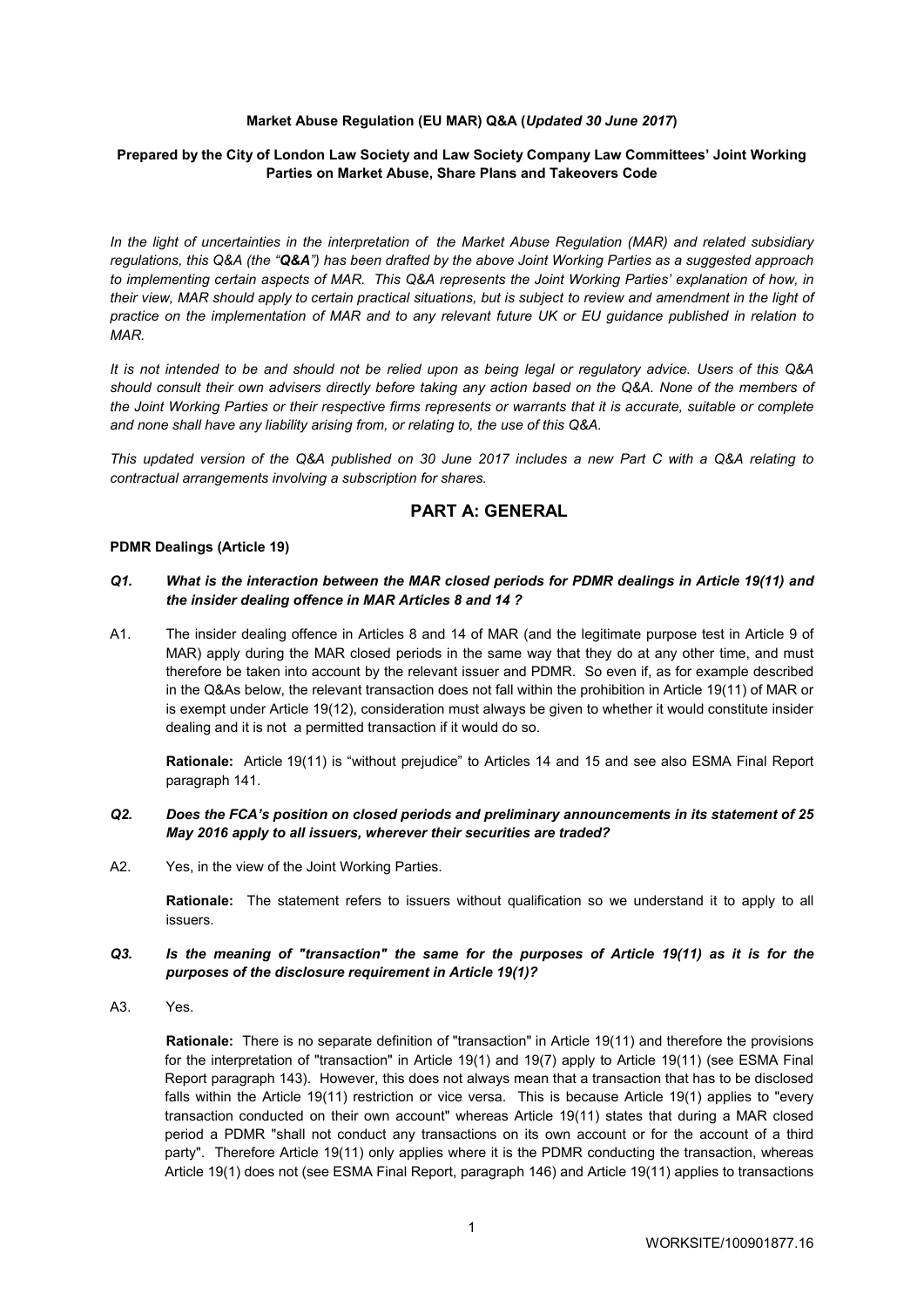on behalf of a third party whereas Article 19(1) does not. The timing of the restriction versus the notification obligation is also different as described in Q4 below, because Article 19(11) only applies when the PDMR conducts the transaction during a closed period.

#### *Q4. How do the MAR closed periods affect conditional transactions?*

A4. Provided that at the time of entry into the transaction, he or she does not have inside information, a PDMR may enter into a conditional transaction where one or more conditions outside the control of the PDMR is satisfied during a MAR closed period (whether or not the transaction is then completed), but cannot enter into a conditional transaction during a MAR closed period.

 **Rationale:** The purpose of the prohibition in Article 19(11) is to prevent insider dealing by PDMRs. When the decision to trade (here the entry into the conditional transaction) is made outside the MAR closed period, the PDMR is not "trading" during the MAR closed period (see Recital (61) to the MAR). Therefore if satisfaction of the condition is outside the control of the PDMR and the only action taken by a PDMR takes place before the start of a closed period, there is no "conduct" by the PDMR during the closed period for the purposes of Article 19(11) and so the restriction will not apply even if the transaction is completed during the closed period, so that the acquisition or disposal of shares occurs during a MAR closed period. If the PDMR takes any action during a MAR closed period, then that will fall within the restriction even if the transaction is completed after the end of the closed period. Similarly the prohibition applies to a conditional contract entered into during a closed period even if the condition cannot be satisfied until after the end of a closed period and even though the transaction is not required to be disclosed under Article 19(1) until the condition is satisfied. See also Article 9(3) which makes it clear that performing a contractual obligation entered into prior to possessing inside information is not insider dealing.

#### *Q5. Is an issuer subject to the MAR closed period?*

A5. A transaction in relation to its shares or debt instruments by the issuer does not fall within the prohibition or PDMR transactions in Article 19(11), even though it will be the PDMRs (or some of them) that cause the issuer to act. For example, the approval by one or more PDMRs of a buyback by the issuer or an award of shares under an employee share scheme or another issue of shares during a MAR closed period would not fall within the restriction in Article 19(11). However, the transaction could still be market manipulation or (if it had inside information at the time) insider dealing by the issuer– see Q1.

**Rationale:** Article 19(11) EU MAR prohibits PDMRs from conducting any transactions "on its own account or for the account of a third party" during a MAR closed period. However, the actions by a PDMR, acting in his capacity as a director or employee of the issuer, when approving transactions undertaken by the issuer do not amount to conducting a transaction "for the account" of the issuer.

### *Q6. What exchange rate should be used for calculating the EUR 5,000 threshold in EU MAR Article 19(8)?*

- A6. See ESMA's Questions and Answers on the Market Abuse Regulation: Section 2 (Managers' transactions) Question and Answer 1 https://www.esma.europa.eu/sites/default/files/library/2016- 1520\_mar\_qa.pdf
- *Q7. I am a director of a company, A, whose shares are traded on AIM. I am also a person discharging managerial responsibilities in another company, B. I do not control more than 50% of the shares of B. Is B one of my "persons closely associated" so that B must notify A under Article 19(1) of transactions in A's shares conducted on its own account?*
- A7. B will only be treated as a "person closely associated" for the purposes of EU MAR if the director is:
	- (a) the sole director of B or has the right to appoint a majority of the board of directors of B; or
	- (b) the director (or senior executive) that personally has control over B's management decisions affecting B's future development and business prospects.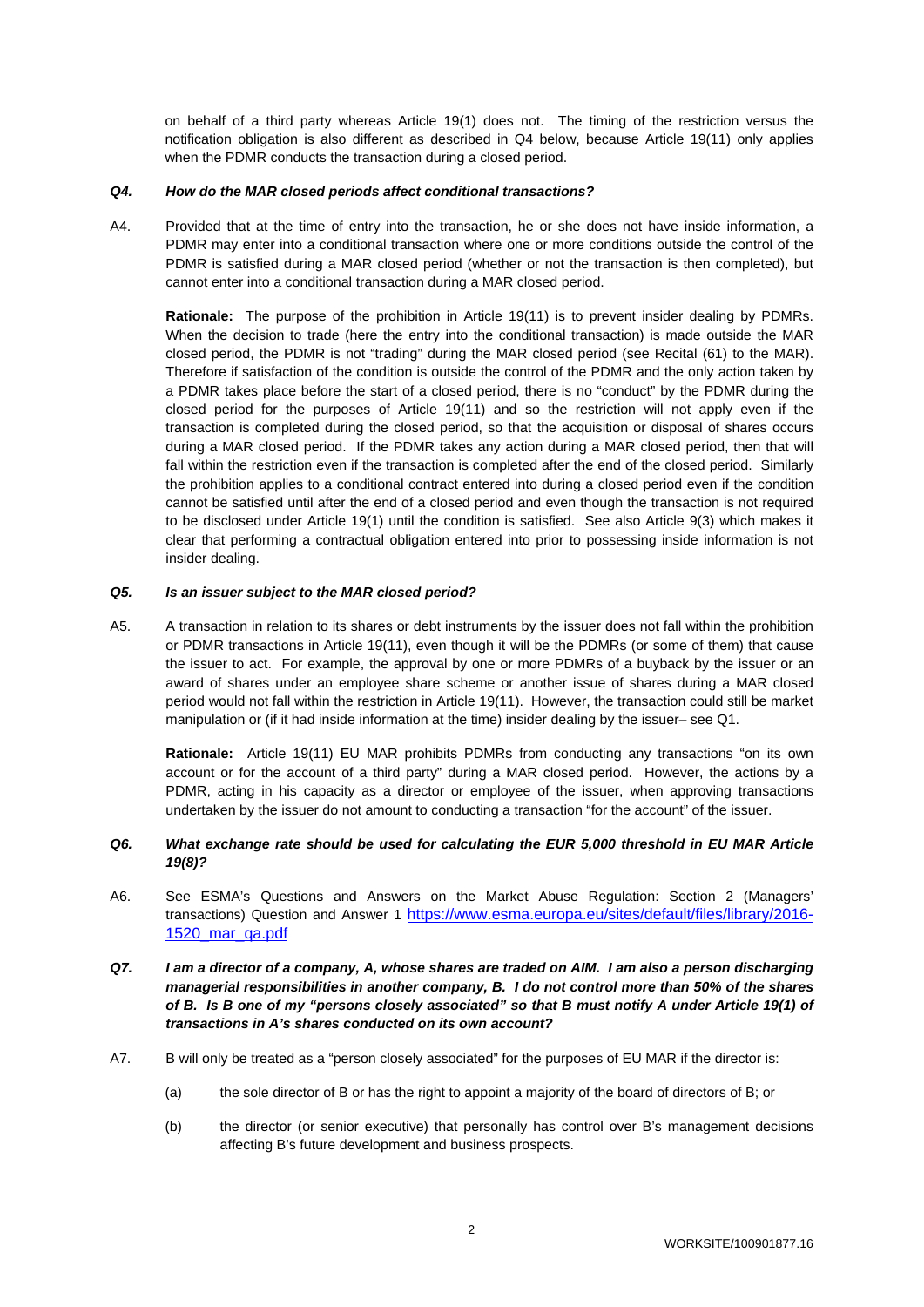**Rationale:** B does not fall within Article 3(1)(26)(b) because the director does not control B and is not solely responsible for its management decisions. See also Market Watch No 12 - the definition of a PCA is the same as that under the Market Abuse Directive.

### *Q8. How should the introduction to Article 9 of the Delegated Regulation be interpreted as regards the issuer having a right to permit dealings "including but not limited to" the circumstances listed in Article 9?*

A8. This means that the circumstances set out in Article 9 are a non-exhaustive list of circumstances to which the exception in Article 19(12)(b) can apply, but the issuer should not permit other transactions unless they meet the tests in Article 7(1) of the Delegated Regulation and are analogous in substance to those listed in Article 9.

**Rationale:** The wording of Article 9 of the Delegated Regulation makes it clear that the list is nonexhaustive. In making a judgement as to whether to permit a particular transaction, issuers should apply a substantive test using the principles illustrated by the specific circumstances listed in Article 9.

### *Q9. What falls within the exception for "entitlement of shares" in Article 19(12)(b)?*

A9. The scope of the exception for "qualification or entitlement of shares" is uncertain, but we consider that it would be broad enough to encompass rights issues and bonus issues under which (subject to exclusions for certain overseas shareholders) all shareholders are allocated nil-paid rights (in the case of a rights issue) or ordinary shares or subscription shares free of payment in the case of a bonus issue. Provided the PDMR is given permission by the issuer to deal and the transaction cannot be conducted at another time than during a MAR closed period because the opening date and the final date for the entitlement fall during a MAR closed period, a PDMR is permitted to receive shares under a bonus issue and (provided they have no inside information) to undertake or elect to take up entitlements under a rights issue or to allow entitlements to lapse.

**Rationale:** Transactions made under or related to an entitlement of shares fall within the permitted exceptions in EU MAR Article 19(12)(b). The concept should be regarded as including any entitlement to shares derived from being an existing shareholder, and see Article 9(e) of the Delegated Regulation.

### *Q10. Can a PDMR acquire shares under a share savings scheme or a dividend reinvestment plan during a MAR closed period?*

A10. Whether or not they are an employee of the issuer, if a PDMR enters into a share savings scheme or makes a standing election to reinvest dividends and other distributions received in the issuer's shares in each case outside a MAR closed period or prior to 3 July 2016 and has no inside information at that time, the PDMR can continue to acquire shares under the relevant scheme or election but must not cancel or amend his or her participation during a MAR closed period.

**Rationale**: The purpose of the prohibition in Article 19(11) is to prevent insider dealing by PDMRs. When the decision to trade (here the entry into the trading or savings scheme or dividend investment plan) is made outside the MAR closed period, the PDMR is not "trading" during the MAR closed period (see Recital (61) to the MAR). Therefore the only action taken by a PDMR takes place before the start of a closed period, there is no "conduct" by the PDMR during the closed period for the purposes of Article 19(11) and so the restriction will not apply even if the acquisition of shares occurs during a MAR closed period.

### *Q11. Can a PDMR acquire or dispose of shares under a trading plan during a MAR closed period?*

- A11. The trading plan is a written plan entered into between the PDMR and an independent third party, which sets out a strategy for the acquisition and/or disposal of shares by the PDMR and either:
	- (a) specifies the amount of shares to be dealt in and the price at which and the date on which the shares are to be dealt in; or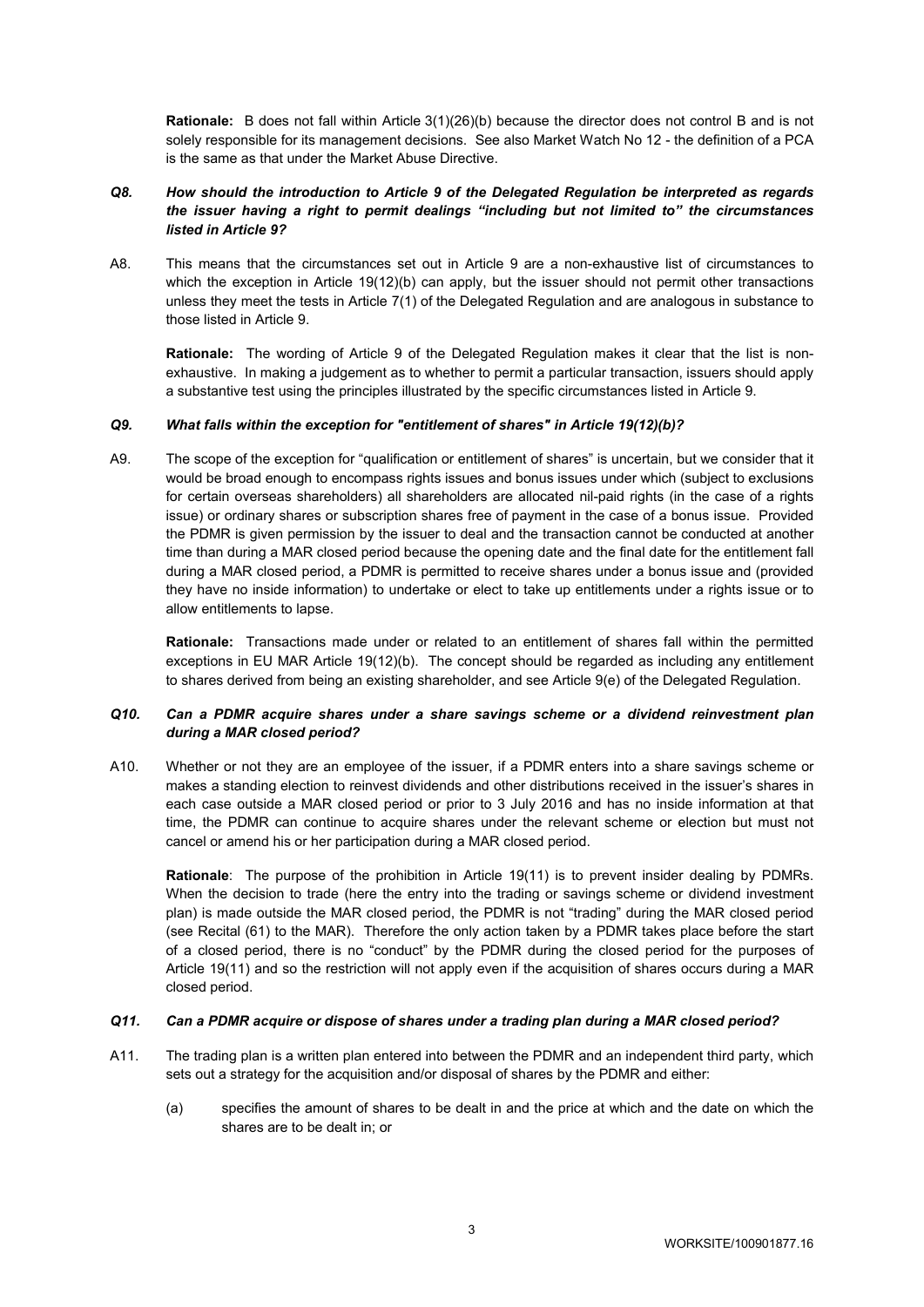- (b) gives discretion to that independent third party to make trading decisions about the amount of shares to be dealt in and the price at which and the date on which the shares are to be dealt in; or
- (c) includes a method for determining the amount of shares to be dealt in and the price at which and the date on which the shares are to be dealt in.

Provided that the trading plan is entered into prior to 3 July 2016 or outside a MAR closed period and the PDMR has no inside information at that time, the PDMR can continue to acquire or dispose of shares under the trading plan but must not cancel or amend their participation during a MAR closed period.

**Rationale:** The purpose of the prohibition in Article 19(11) is to prevent insider dealing by PDMRs. When the decision to trade (here the entry into the trading or savings scheme or dividend investment plan) is made outside the MAR closed period, the PDMR is not "trading" during the MAR closed period (see Recital (61) to the MAR). Therefore the only action taken by a PDMR takes place before the start of a closed period, there is no "conduct" by the PDMR during the closed period for the purposes of Article 19(11) and so the restriction will not apply even if the acquisition or sale of shares occurs during a MAR closed period.

- *Q12. If a PDMR has entered into an arrangement, outside a MAR closed period, to acquire shares on a monthly basis from salary (including under an HMRC tax-advantaged Share Incentive Plan), can the PDMR continue to acquire shares for the month in which the acquisition date falls within a closed period?*
- A12. Yes, as the purchase is pre-planned outside the MAR closed period.

**Rationale:** Implementation of transactions committed in advance of a MAR period are not transaction conducted by the PDMR during the closed period. (See Q3 and Q4 and ESMA Final Report paragraph 146). In addition the purchase falls within Article 9(d) of the Delegated Regulation (EU) 2016/522 and Article 7(1)(b) of the Delegated Regulation will be met (as the purchase is pre-planned and the PDMR's purchase must be made at the same time as purchases are made by all other participating employees).

### *Q13. Can a PDMR who is a non-executive director and has agreed, outside a closed period, to receive shares monthly in lieu of fees, or reinvest cash fees received in the acquisition of shares, receive or acquire shares in a closed period?*

A13. Yes, so long as the receipt or acquisition of shares is an automatic event (i.e. there is no decision made, or discretion exercised, by the PDMR).

**Rationale:** Implementation of transactions committed in advance of a MAR period are not transactions conducted by the PDMR during the closed period. (See Q3 and Q4 and ESMA Final Report paragraph 146). In addition, this receipt or acquisition is permitted under Article 9(d) of the Delegated Regulation and Article 7(1)(b) of the Delegated Regulation will be met (as purchases/acquisitions are made on a pre-planned timetable). Although Article 9(d) refers to "an employee saving scheme" (and a nonexecutive director is not an employee), Article 9(d) must be read in the context of Article 19(12)(b) MAR which refers to an issuer being permitted to allow a PDMR to trade on its own account under "an employee share or savings scheme" (and this term is also used in Recital (24) of the Delegated Regulation).

### *Q14. Apart from the events specifically referred to in Article 10 of the Delegated Regulation (EU) 2016/523, should transactions be notified where the PDMR and their persons closely associated do not take any other action in relation to a transaction in financial instruments?*

A14. Only when the shares are transferred to the PDMR or their person(s) closely associated. For example the automatic vesting of a share award prior to the transfer of shares to the PDMR or dealings by the trustees of an employee benefit trust (EBT) (of which the PDMR or their person(s) closely associated is a beneficiary) for the benefit of all beneficiaries will not be notifiable until the shares are transferred to the PDMR.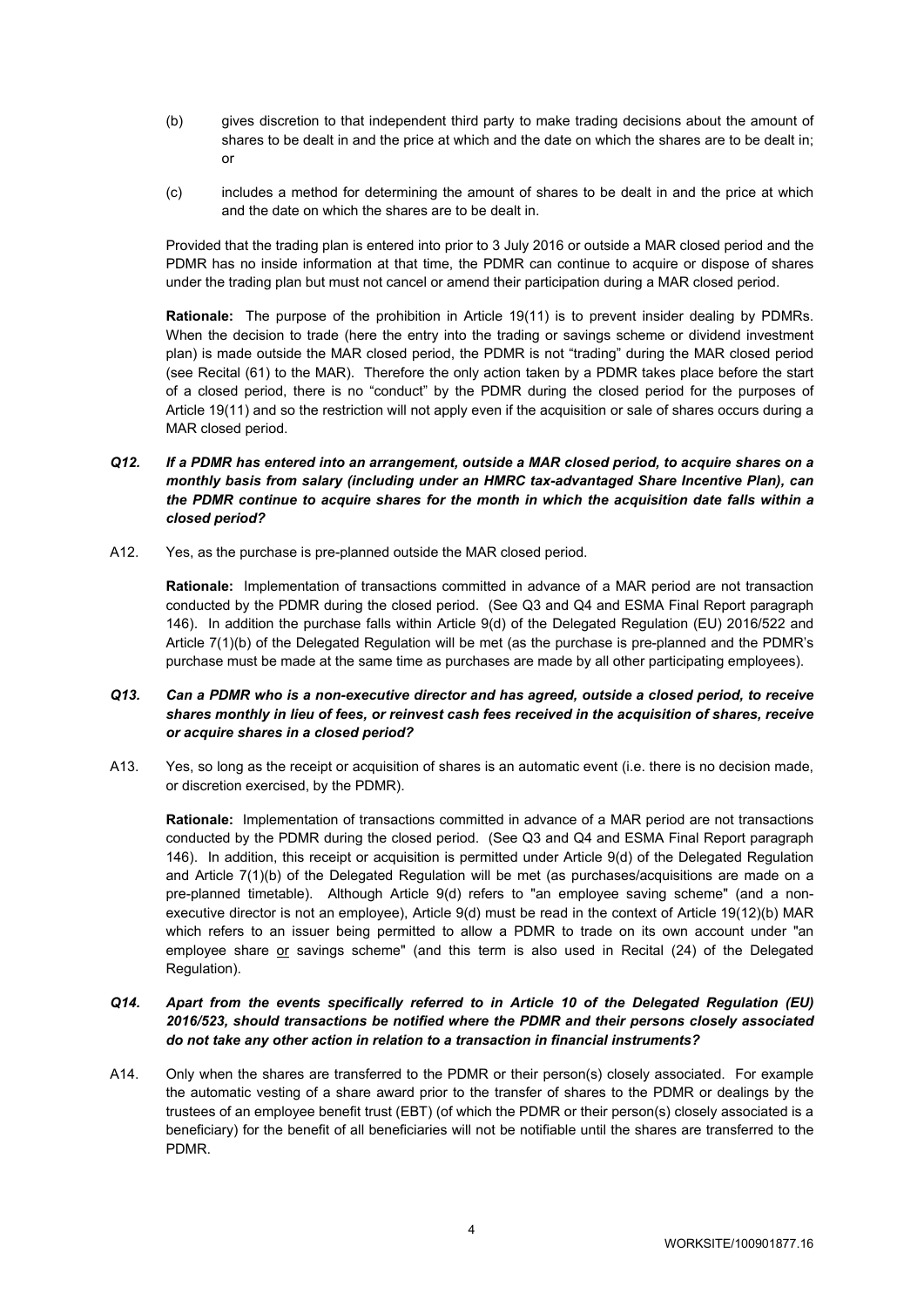**Rationale:** In addition to the events specifically referred to in Article 10 of the Delegated Regulation (EU) 2016/523 which are notifiable, transactions likely to be considered 'conducted on the PDMR's own account' and thus notifiable under Article 19(1) of the Market Abuse Regulation (EU) 596/2014 are transactions for which the PDMR has not given any instruction, consent or otherwise had any control over at any point before the shares are transferred to the PDMR. (*Note: References in A13 to PDMR include references to the persons closely associated with the PDMR*).

- *Q15. Can a PDMR transfer shares of the issuer following exercise of an option under an HMRC tax*advantaged SAYE option scheme (or equivalent scheme) or release of shares from an HMRC tax*advantaged Share Incentive Plan (SIP) (or equivalent plan) into a savings scheme investing in securities of the issuer during a MAR closed period?*
- A15. Provided that (i) the transfer is for nil consideration, (ii) the PDMR does not possess inside information and (iii) the issuer is satisfied with the PDMR's explanation that the transaction cannot be conducted at another time, the issuer may permit the transfer. An example of this would be where shares are transferred within 90 days of coming out of a SAYE or SIP to an Individual Savings Account (ISA) with the same capital gains tax base cost.

**Rationale:** The transaction falls within Article 19(12)(b) and 9(e) and Article 7(1)(b) of the Delegated Regulation and see Recital (25) of the Delegated Regulation.

#### *Q16. Is the cancellation or surrender of an option (or other right to acquire shares) awarded to a PDMR under an employee share scheme permitted during a MAR closed period?*

A16. An automatic cancellation (i.e. a lapse under the scheme rules) is permitted but a surrender by a PDMR is not. A surrender by the PDMR will be a transaction conducted by the PDMR and should not take place during a closed period, whether or not the PDMR receives any payment or other consideration for it.

**Rationale:** A cancellation automatically under the scheme rules is not trading by a PDMR and so is outside the scope of Article 19(11) (see Recital (61) of MAR and Recital (24) of the Delegated Regulation).

### *Q17. I am one of three trustees whose investments include securities of a company of which I am a PDMR. Can the trust deal during a MAR closed period?*

A17. Yes if the decision to deal is taken by the other trustees or by investment managers on behalf of the trustees independently of you, that is without consultation with or other involvement of you.

**Rationale:** The trustee who is a PDMR is not participating in the decision for the trust to deal so the transaction is not conducted by the PDMR.

#### *Q18. What evidence (if any) does a PDMR have to provide when asking for permission to deal in a MAR closed period.*

A18. In general the PDMR must be able to demonstrate that the particular transaction cannot be executed at another moment in time than during the MAR closed period. Where the proposed dealing is in relation to (i) an employee share or saving scheme or (ii) qualification or entitlements of shares, it is not necessary for the PDMR to provide a reasoned written request (a clearance from the issuer is still required although a single clearance can be given at the outset of the arrangement given that the arrangement is implemented by the issuer).

**Rationale:** Article 7(1)(b) of the Commission Delegated Regulation (EU) 2016/522 applies to all transactions for which Article 19(12) is being relied on to provide an exemption for conducting a transaction during a closed period, and not just to exceptional circumstances. Article 7(2) of the Delegated Regulation only applies to Article 19(12)(a)) and paragraph 156 of ESMA's Final Report provides that an issuer can permit dealings under Article 19(12(b) without requiring a case-by-case assessment.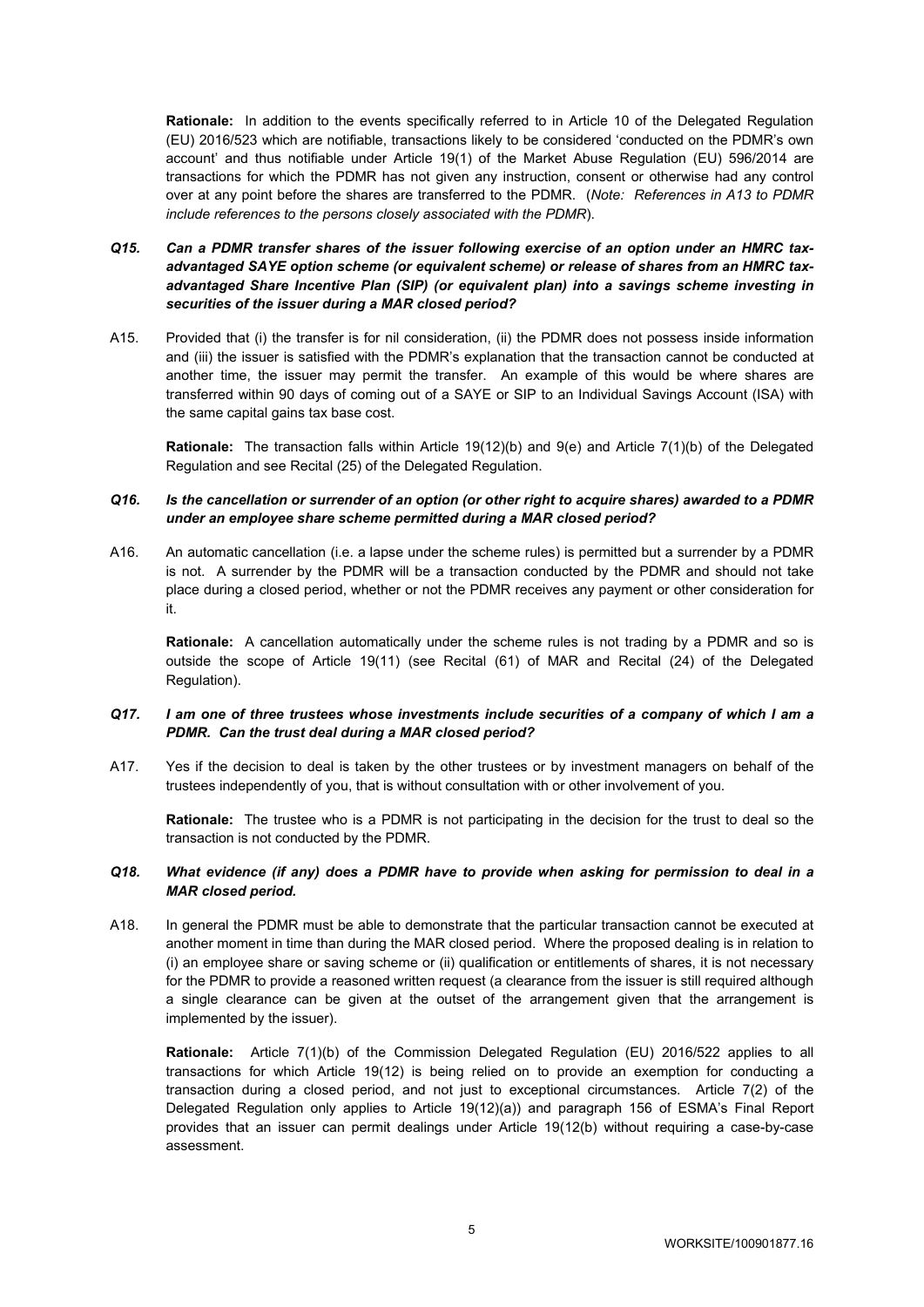### *Q19. Must a PDMR or their PCA notify dealings by him in units or shares in a collective investment undertaking or portfolio of assets where the undertaking or portfolio invests in shares of the issuer in relation to which he or she is a PDMR?*

A19. If the collective investment undertaking or portfolio of assets is one in respect of which (i) the PDMR or PCA has ascertained that exposure to the shares or debt instruments of the issuer does not exceed 20% of the total assets held by that collective investment undertaking or portfolio of assets at the time of dealing or (ii) the PDMR or PCA does not know, and could not reasonably know, the percentage of total assets represented by the issuer's share or debt instruments and there is no reason for the PDMR to believe that the 20% limit is exceeded, the transactions in the issuer's shares by the collective investment undertaking or portfolio of assets are excluded from the obligation to notify transactions under Article 19(1).

**Rationale**: Article 19 (1a) of MAR as inserted by the Benchmark Regulation and see paragraphs 145- 146 ESMA Final Report.

- *Q20. Must a PDMR or PCA notify deals in the issuer's securities by a collective investment undertaking (such as UCITS, a NURS and an Alternative Investment Fund, including a quoted investment trust or company) or a portfolio of assets in which the PDMR or PCA holds units or shares?*
- A20. Transactions in shares or debt instruments or linked financial instruments by a collective investment undertaking in which the PDMR or PCA has invested do not need to be notified if the manager of the undertaking has full discretion and does not receive any instructions or suggestions on portfolio composition directly or indirectly from the investors in the collective investment undertaking.

**Rationale:** Article 19(7) of MAR as amended by the Benchmark Regulation.

- *Q21. Is an investment by a PDMR in a collective investment undertaking or portfolio of assets that is excluded from the notification obligations (by virtue of Article 19(1)(a) – as inserted by the Benchmark Regulation) prohibited during a MAR closed period?*
- A21. No.

**Rationale:** As noted above in Q3, there is no separate definition of "transaction" in Article 19(11) and therefore the provisions for the interpretation of "transaction" in Article 19(1) and 19(7) apply to Article 19(11). There is no policy reason why investments by a PDMR in funds/portfolios of assets that do not meet the threshold for notification should be subject to restrictions during a closed period. As noted above in Q3, transactions executed by the manager of such a collective investment undertaking on a fully discretionary basis would not be caught at all by the language of Article 19(11) as the PDMR is not itself conducting the transaction.

#### *Q22. Can the manager of a collective investment undertaking or portfolio of assets in which a PDMR is invested deal during the MAR closed period?*

A22. Yes, provided that the conditions set out in the answer to Q20 apply to that PDMR.

**Rationale:** This is not a transaction conducted by a PDMR.

#### *Share Buy-Backs (Article 5)*

### *Q23. Can an issuer operate a share buy-back programme which does not satisfy the conditions in Article 5 of EU MAR and the Level 2 Regulation?*

A23. Provided that an issuer has disclosed all inside information at the relevant time, and the share buy-backs are conducted in a way which does not otherwise mislead or manipulate the market, own share buybacks outside the Article 5 exemption will not constitute market abuse. Issuers may think it appropriate to observe the same restrictions on purchases of their own securities during MAR closed periods as applied under the Listing Rules in force prior to MAR implementation, that is by doing so under a timescheduled or independent broker-managed buy-back programme.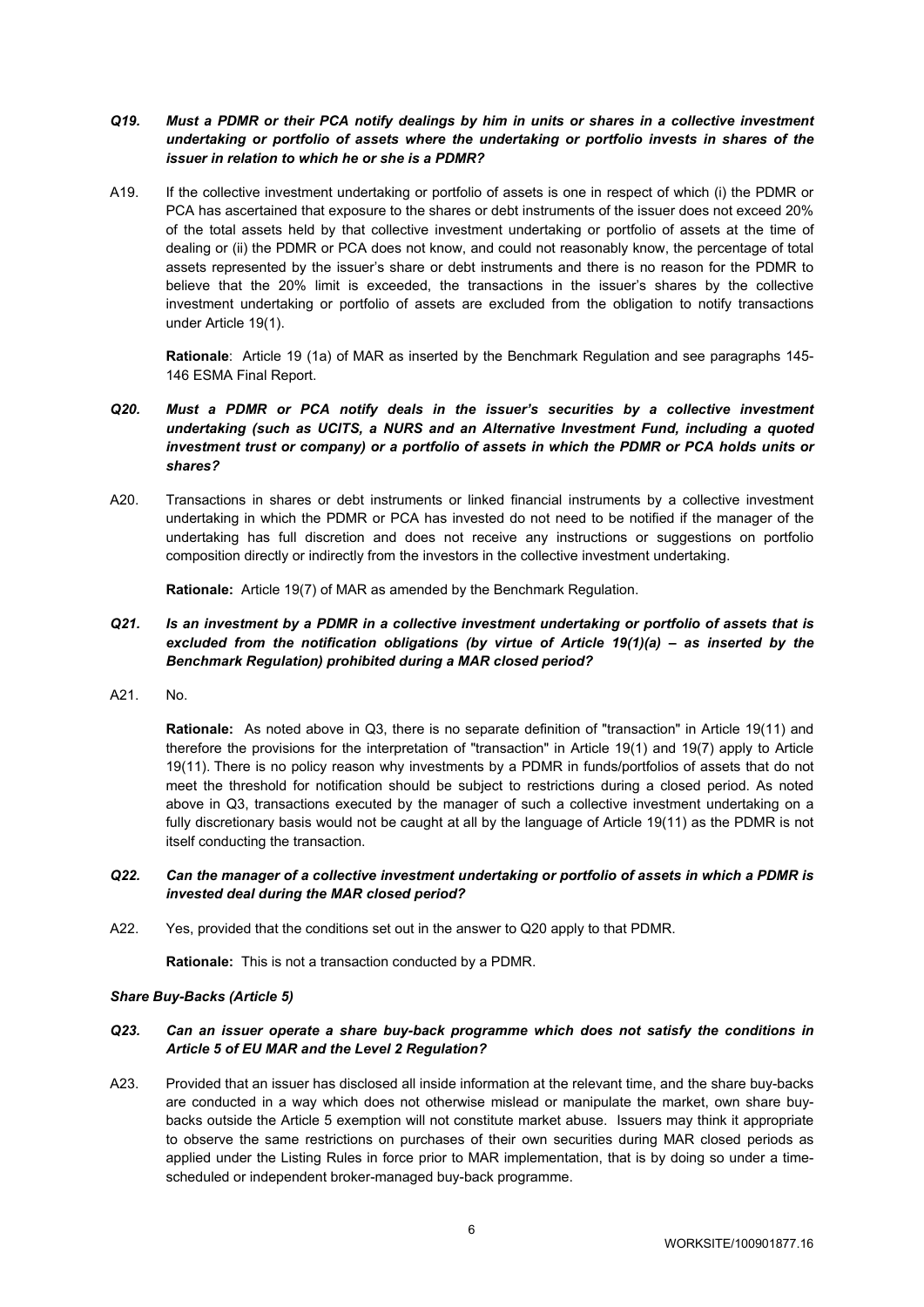An investment company can purchase its own shares during a MAR closed period if it is satisfied that all inside information that the directors and the issuer may have has previously been notified to a RIS. In order to demonstrate this, investment companies should consider whether, prior to conducting any buybacks during a MAR closed period, they should follow the practice previously required under the Listing Rules of making a regulatory announcement at the start of the MAR closed period or, if later before conducting any share buy-backs, that the issuer is satisfied that all inside information has previously been notified.

**Rationale:** Recital (12) of EU MAR states that "trading in own shares in buy-back programmes… which would not benefit from the exemptions under this Regulation shall not of itself be deemed to constitute market abuse", so it is clear that the Article 5 exemption provides a safe harbour and is not prescriptive.

The safe harbour under Article 4 of the Level 2 Regulation does not apply to share buy-backs during a MAR closed period except where there is a time scheduled buy-back programme or it is lead managed by an investment firm or credit institution which makes its trading decisions independently of the issuer. This does not mean that share buy-backs cannot be undertaken during a MAR closed period outside the exemptions provided that the issuer does not have inside information and the share buy-back does not constitute market manipulation or mislead the market.

### *Q24. Is stake-building permitted (by Article 9(5)) provided the only inside information the bidder has is (i) its intention to bid and (ii) its intention to stake-build?*

A24. Yes. This falls within Article 9(5) which refers to "its own knowledge that it has decided to acquire ... financial instruments" and is wide enough to include both the intention to make a bid and the intention to acquire shares through stake-building.

**Rationale:** See also Recital (31) which provides that "Acting on the basis of one's own plans and strategies for trading should not be considered as using inside information".

The exclusion of stake-building from Article 9(4) does not impact the scope of Article 9(5).

### **Disclosure (Article 17)**

### *Q25. What must an issuer do to comply with the Implementing Technical Standards (ITS) for public disclosure of inside information?*

A25. Where an announcement (for example an announcement about a transaction), includes some items that are inside information, even if it includes other information that is not, it is sufficient to include a general reference such as "This announcement contains inside information". Where the announcement covers a number of clearly different matters that could have been the subject of separate announcements it would be appropriate to distinguish between those matters that include inside information and those that do not. However, it is important that inside information within the announcement is not concealed (ie buried in with large amounts of non-inside information).

**Rationale:** Article 1(b)(i) of the draft ITS requires that communications clearly identify that the information communicated is inside information. We consider that the general reference we have proposed will be sufficient to ensure investors are aware that the announcement contains inside information and to require greater specificity would be disproportionate.

#### *Q26. In an announcement containing inside information who should be identified as the person making the notification?*

A26. The individual who manages the release of the announcement (for example the company secretary) should be named.

**Rationale:** We consider this approach to be appropriate because it provides potentially useful contact information.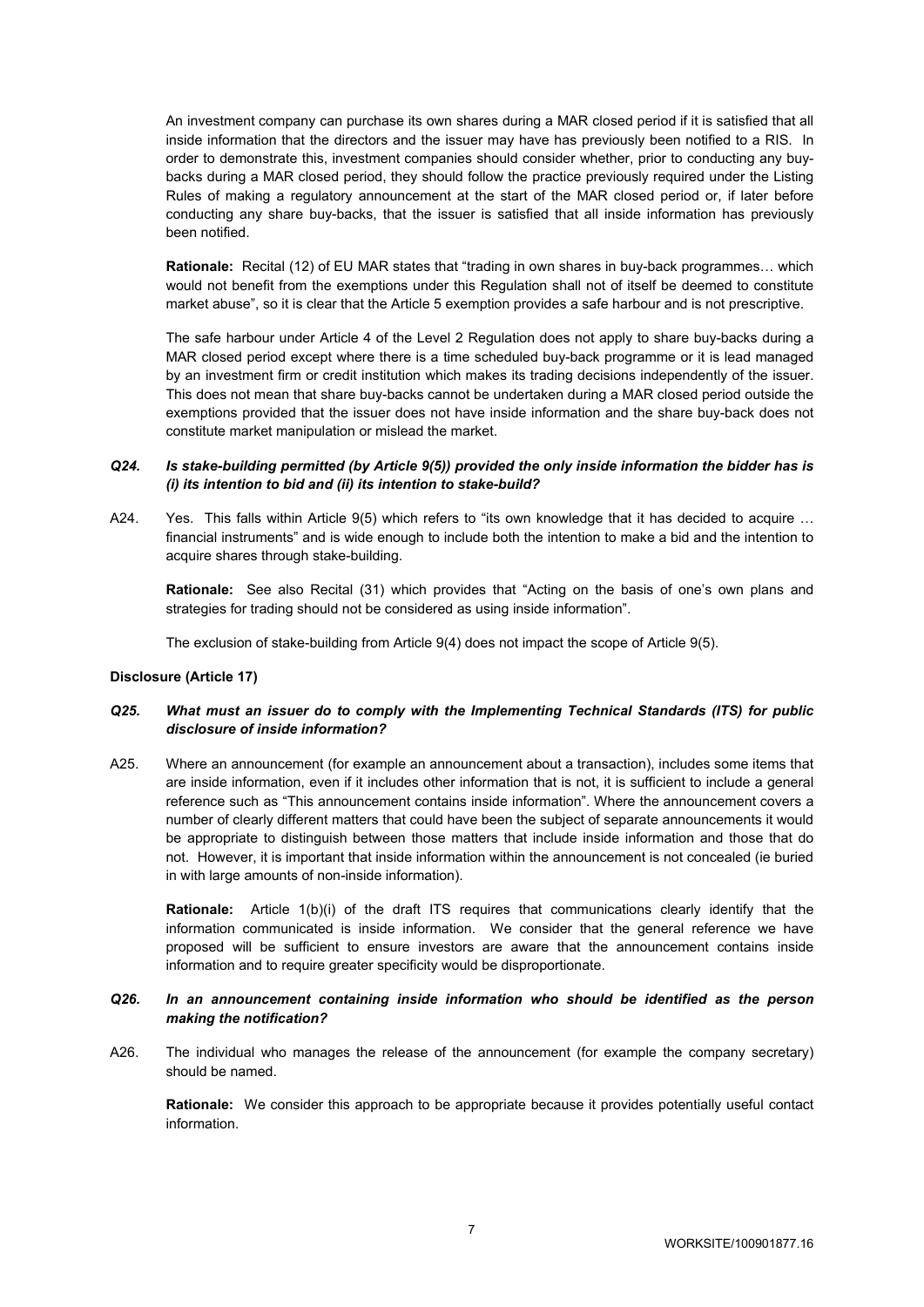#### *Q27. How may an issuer comply with the requirement for inside information to be located "in an easily identifiable section of the [issuer's] website"?*

A27. Issuers can post announcements of inside information on the section of their website that contains all regulatory announcements and do not need to establish a separate section, only containing announcements which include inside information.

**Rationale:** This is consistent with paragraphs 220 and 221 of the ESMA Final Report.

#### *Q28. How should an issuer notify inside information when an RIS is not open for business?*

A28. Following DTR 1.3.6G will ensure that DTR 6.3.4R is complied with when a RIS is not open, although this may not be appropriate when an issuer also has securities traded on venues in other jurisdictions

**Rationale:** Article 17(1) requires issuers to make inside information public as soon as possible and states that the issuer "shall ensure that the inside information is made public in a manner which enables fast access and complete, correct and timely assessment of the information by the public and where applicable, in the officially appointed mechanism referred to in Article 21 of Directive 2004/109/EC of the European Parliament and the Council". Article 2 of the ITS on publication of inside information further states that inside information must be disseminated to as wide a public as possible, free of charge simultaneously throughout the Union.

DTR 1.3.6 previously stated that when inside information is required to be notified via an RIS at a time when the RIS is not open for business, the out of hours method of releasing inside information specified in DTR 1.3.6 "must" be used. The retained guidance in DTR 1.3.6 from 3 July states that the out of hours methods "may" be used when the RIS is not open for business. This means that issuers can satisfy their obligation to make inside information public as soon as possible under Article 17 by using the out of hours methods set out in DTR 1.3.6 although this may not be appropriate when an issuer also has securities traded on venues in other jurisdictions. Issuers could instead wait for the RIS to open for business, but in that case an issuer would need to consider by reference to the individual circumstances (including whether or not the securities are traded on another venue which will be open for business before the RIS opens and how long it is before the RIS opens) whether waiting for the opening of the RIS would reasonably be regarded as making the information public as soon as possible.

### **Insider Lists (Article 18)**

#### *Q29. Which individuals should be included on insider lists for advisers to issuers?*

- A29. For advisers to issuers, staff need only be included on the insider lists if they meet two tests:
	- performing tasks through which they have access to inside information on the issuer; and
	- they are acting on behalf of or for the account of the issuer.

It is the deal teams and client-facing staff who generally should be included on the list, if they have access to inside information. Secretarial staff and other support staff who have access should also be included (although individuals with the ability to access IT systems but whose duties do not require them to access inside information do not need to be included unless they actually have accessed it). Senior management who receive management information or sit on review committees even if they are not involved in the transaction must be included.

**Rationale:** This test is substantially the same as under the Market Abuse Directive and see Market Watch 24 and CESR guidance.

### *Q30. How do issuers and their advisers complete the national identification number column in the Insider List templates in respect of British and other nationals who do not have national identification numbers?*

A30. For UK nationals this can be left blank, as it is only required to be completed "if applicable". For other nationals, who have a national identification number, that number should be included.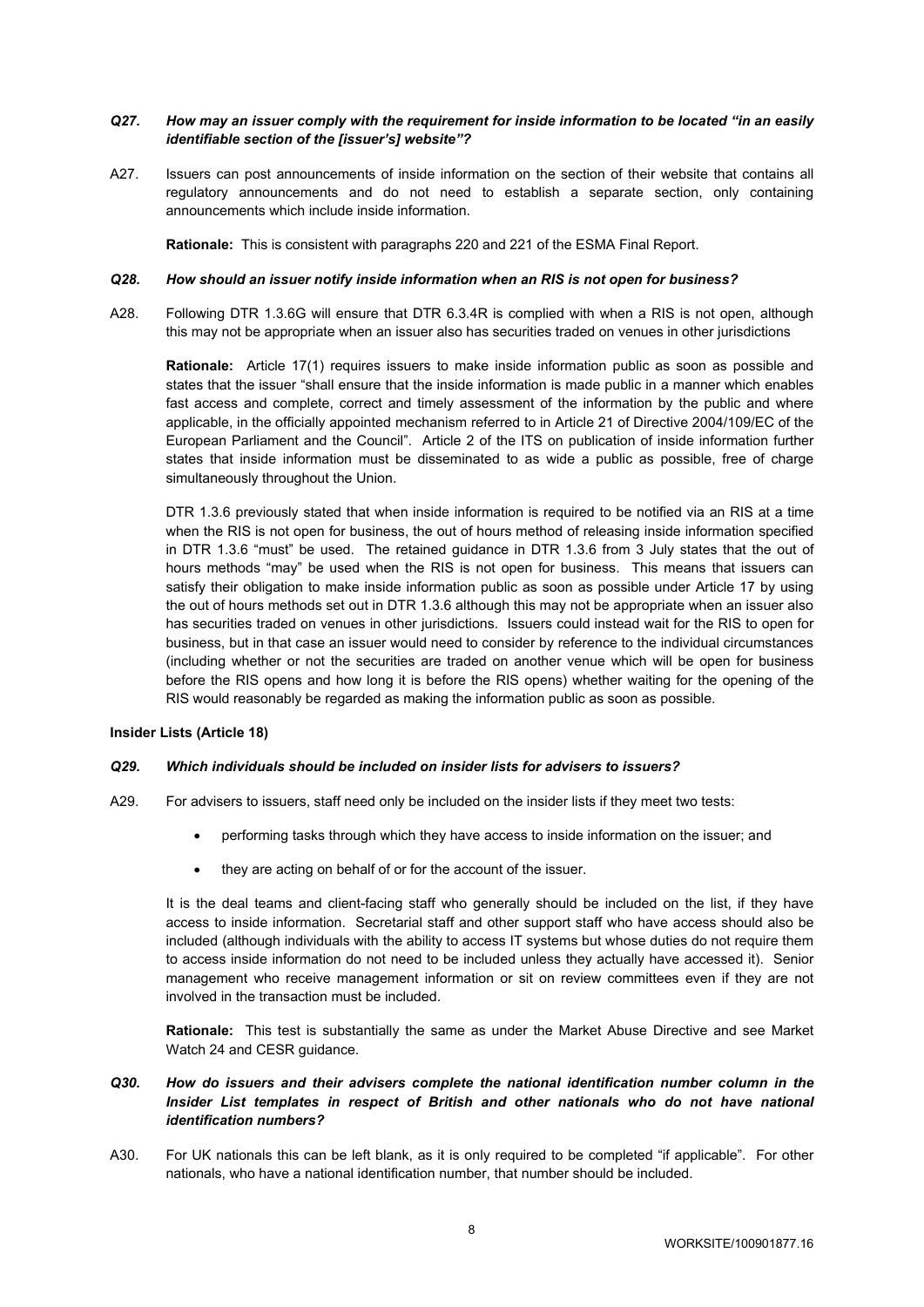**Rationale:** UK citizens do not have national identification numbers so the requirement cannot apply.

#### *Investment Recommendations (Article 20)*

- *Q31. If a circular contains a voting recommendation by the board of an issuer, as required by the Listing Rules, does this constitute an "investment recommendation" for the purposes of Article 20 of EU MAR?*
- A31. A voting recommendation in the form required under the Listing Rules is not an "investment recommendation" or "information recommending or suggesting an investment strategy" for the purposes of EU MAR and so falls outside the requirements of Article 20.

**Rationale:** Communications between a Board and shareholders are subject to legal duties and responsibilities and are not within the scope of "persons other than those referred to in point (i) of Article 1(34)(ii). Also a decision to vote is not an "investment decision" for the purposes of Article 1(34)(ii). See also Q32.

### *Q32. Will the directors' recommendation of a takeover offer be treated as "an investment recommendation or other information recommending or suggesting an investment strategy" under Article 20?*

A32. No. Article 20 is not intended to capture directors' recommendations on a takeover, whether effected by way of a contractual offer or a scheme of arrangement. This is the same whether the consideration is cash or bidder shares, or includes a mix and match. Neither should the independent adviser's opinion to the target company board be treated as falling within Article 20.

**Rationale:** Such recommendations are made in the context of the specific relationship/duties existing between directors and shareholders and are subject to the specific regime and requirements set out in the Takeover Code. See also Q31.

# **PART B: TAKEOVERS**

### *Market soundings (Article 11)*

- *Q1. If the bidder and target negotiate the terms of an irrevocable undertaking to accept the offer/vote in favour of the scheme (as applicable) that is intended to be given by target directors, will those communications fall within the market soundings regime?*
- A1. No.

**Rationale:** The negotiation of the terms of the irrevocable undertaking involves communications between the bidder and target (represented by its directors) and not communications with a "person entitled to securities" of the target as referred to in Article 11(2). A bidder seeking a recommendation from a target board will approach the target board and put forward an indicative offer that is subject to a number of conditions. These will invariably include a requirement that those target directors who hold shares will give irrevocable undertakings to accept the offer/vote in favour of the scheme (as applicable). If a recommendation is forthcoming, the target directors will agree to provide such undertakings. The approach to the target board is not made in order to ascertain the willingness of the directors to accept the offer/vote in favour of the scheme but in order to obtain a recommendation of the offer (and in considering whether to do so the directors are expected to consider the interests of the company and all its shareholders and not their own personal position). The fact that a decision to recommend will lead to an expectation that the directors will enter into irrevocable undertakings is a consequence and not an objective of the approach, which is not therefore a market sounding. If target board decides to recommend the offer, the terms of the irrevocable undertaking would then typically be negotiated and agreed as between the bidder and target and their respective legal advisers (see Q2 below), and, as noted, all the target directors would then be expected to enter into the agreed form of undertaking.

*Q2. Where the terms of an irrevocable undertaking to accept the offer/vote in favour of the scheme (as applicable) intended to be given by target directors have been agreed between the bidder and*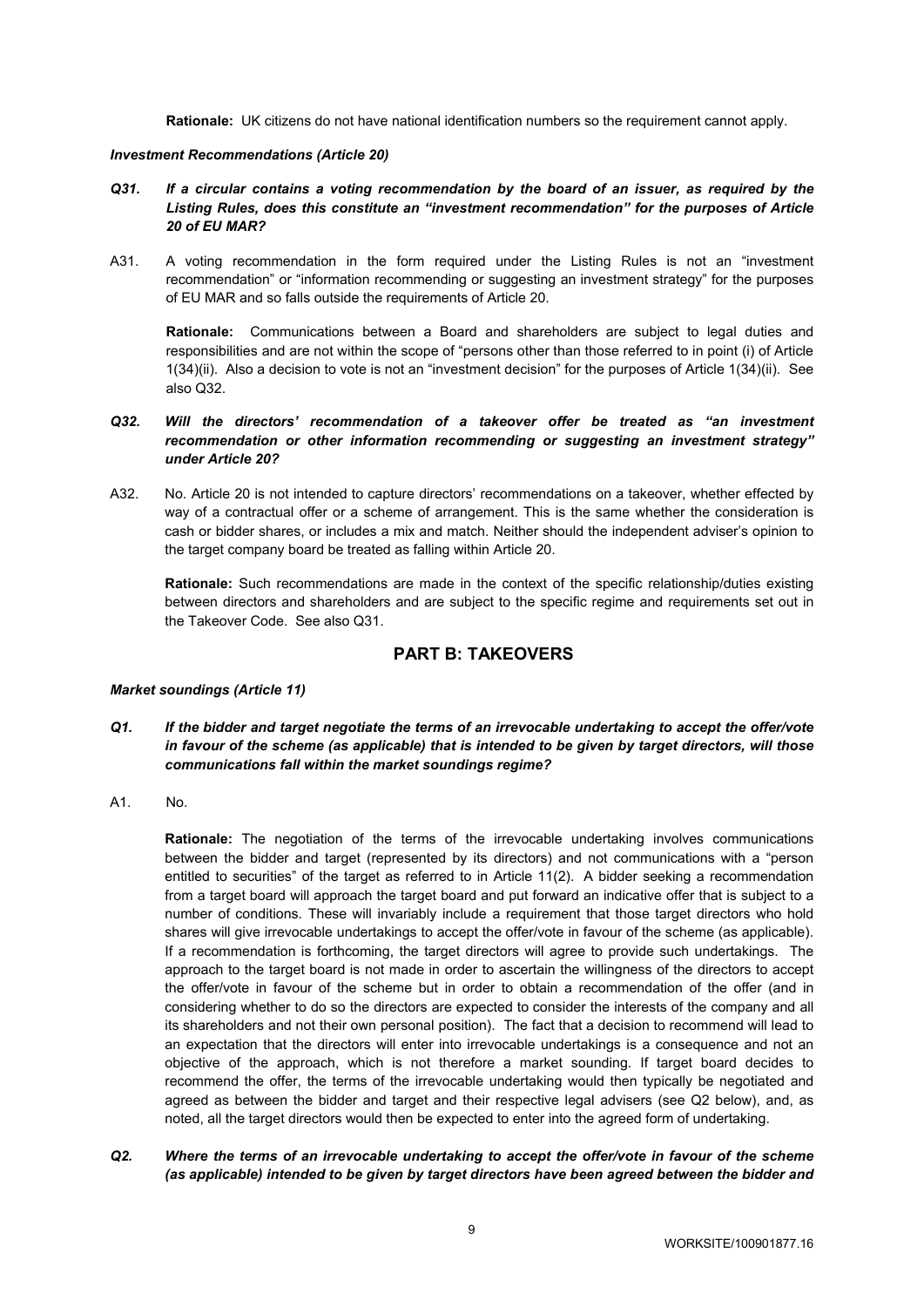#### *target as outlined above, will the provision of the agreed form irrevocable to the target directors fall within the market soundings regime?*

A2. No.

**Rationale:** This is merely an ancillary process relating to communications that have already taken place with the target directors (in their capacity as such) in connection with the proposed offer, including the negotiation of a form of irrevocable undertaking as between the bidder and target (as discussed above). In this context, the process (whether conducted directly by the bidder or by the target company) of providing the final form of irrevocable undertaking to the target directors and gathering executed copies of the same does not involve the communication of inside information "necessary to enable the…[target directors]…to form an opinion on their willingness to offer their securities" as referred to in Article 11(2).

### *Q3. Will communications between the bidder and shareholders with a view to seeking irrevocable undertakings to accept the offer/vote in favour of the scheme (as applicable) from them fall within the market soundings regime?*

A3. Yes, if the shareholders are not target directors (who are covered in Q1 and Q2 above).

**Rationale:** These would fall within Article 11(2) as they would involve wall-crossing such shareholders and, as referred to in Article 11(2), communicating inside information to them which is "necessary to enable the…[shareholders]…to form an opinion on their willingness to offer their securities".

### *Q4. In Article 11(2), is a communication within the market soundings regime only if it is made by the bidder – i.e. given the lack of equivalent to Article 11(1)(d)?*

A4. No. References to the bidder in Article 11(2) should be read as including references to persons clearly acting as the bidder's agent/on its behalf (e.g. its financial adviser or broker).

**Rationale:** To read the provisions of Article 11(2) more restrictively would produce an anomalous result.

### *Q5. Can market soundings be conducted other than in strict compliance with Article 11 and the Implementing Technical Standards?*

A5. Yes, non-compliance with the market sounding requirements (when a communication is within Article 11(1) or (2) and inside information is disclosed) does not automatically mean that the communication is unlawful or that the person making the communication is subject to sanctions simply on the basis of noncompliance. This is subject to the obligation under Article 11(3) which must be complied with in all cases (i.e. that the disclosing market participant must consider in advance whether the sounding will involve disclosure of inside information and make a written record of its conclusions and the reasons therefor).

**Rationale:** Recital (35) provides that "There should be no presumption that market participants who do not comply with this Regulation when conducting a market sounding have unlawfully disclosed inside information but they should not be able to take advantage of the exemption given to those who have complied with such provisions. The question whether they have infringed the prohibition against the unlawful disclosure of inside information should be analysed in light of all the relevant provisions of this Regulation…".

Article 11(4) states that "For the purposes of Article 10(1) [(unlawful disclosure)], disclosure of inside information made in the course of a market sounding shall be deemed to be made in the normal exercise of a person's employment, profession or duties where the disclosing market participant complies with paragraphs 3 and 5 of this Article" – i.e. compliance with the provisions of Article 11 is mandatory to fall within the safe harbour, but non-compliance does not automatically mean that there has been a breach of Article 10.

The fact that Article 30 (administrative sanctions) does not include reference to breach of Article 11 also lends weight to this analysis.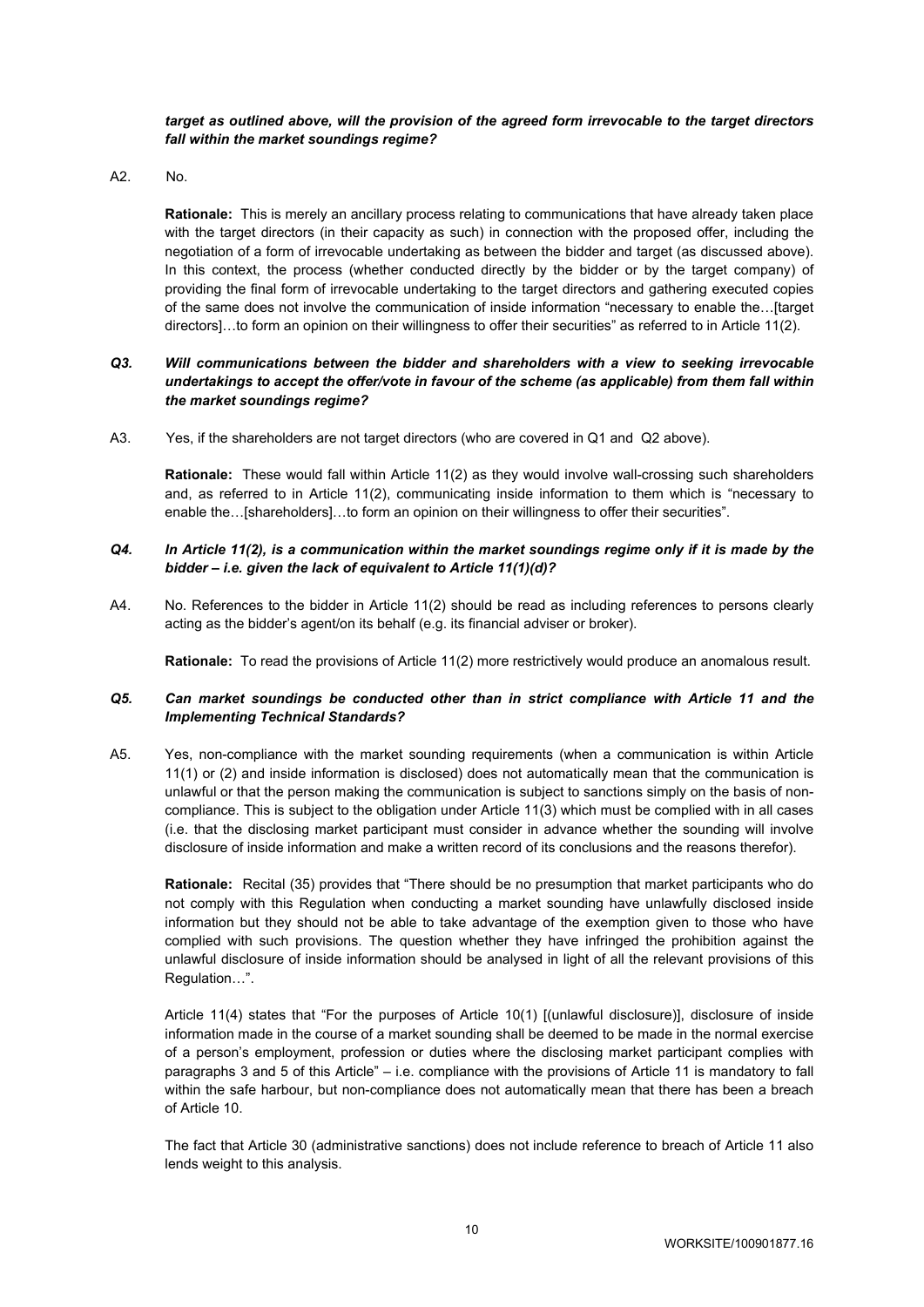Article 11(3) imposes a stand-alone obligation that is not specifically limited to the safe harbour set out in Article 11(4).

### **Stake-building on a takeover**

### *Q6. Will due diligence information that amounts to inside information preclude stake-building preannouncement as a result of Article 9(4)?*

A6. Article 9(4) is expressed not to apply in relation to stake-building. Therefore bidders cannot rely on Article 9(4) to stake-build pre announcement when in possession of any inside information (other than knowledge of their own intention to bid/stake-build – see Q24 of Part A above). Bidders will need to consider/apply their judgment on a case by case basis as to whether stake-building is otherwise permitted. For stake-building post-announcement, see Q7 below.

### *Q7. Will due diligence information that amounts to inside information cease to be inside information once a bid is announced if the bid price is in excess of the price effect the inside information had been expected to have (i.e. if the impact of any inside information would be absorbed by the bid premium)?*

A7. It will be necessary to consider this issue/apply judgment on a case-by-case basis to determine whether in a particular instance the information has ceased to be inside information. Where a recommended bid has been announced it may well be possible for the bidder to come to the view that the information is no longer inside information including on the basis that its impact will have been absorbed by the recommended price.

Where a non-recommended or hostile bidder has inside information about the target, it may also be possible for the bidder to come to the view that the bid price it has announced effectively absorbs the impact of that inside information, but it may be harder to reach this conclusion than on a recommended deal. However, once the defence document has been published by the target board it would normally be the case that the information is no longer inside information. Shareholders are required to be given sufficient information and advice to enable them to reach a properly informed decision on an offer; no relevant information should be withheld from them.

### **PDMR dealings (Article 19)**

### *Q8. Where a PDMR has entered into an irrevocable undertaking outside a closed period, can they satisfy that irrevocable undertaking during a closed period?*

A8. Yes.

**Rationale:** The point at which the PDMR conducts the transaction is the point at which they enter into the irrevocable undertaking rather than the point at which they satisfy it. Provided it is entered into outside a closed period it can therefore be satisfied during a closed period (see Q3 and Q4 in Part A above).

It should also be noted that, where a bid is announced at the same time as interims/prelims are released, irrevocables that have been signed and held in escrow for release at the time of the bid being announced will not be treated as being dealings during the immediately preceding closed period as they only become effective upon release from escrow (at which point the closed period has ended).

### *Q9. During a closed period under Article 19(11) can a PDMR vote in favour of/enter into an irrevocable undertaking to vote in favour of a takeover conducted by way of scheme of arrangement?*

A9. Yes. Note, however, that where an irrevocable undertaking on a scheme includes an obligation to accept a contractual offer if the transaction structure is switched by the bidder, entering into the irrevocable undertaking should be treated in the same way as entering into an irrevocable undertaking in respect of a contractual offer (see Q10 below).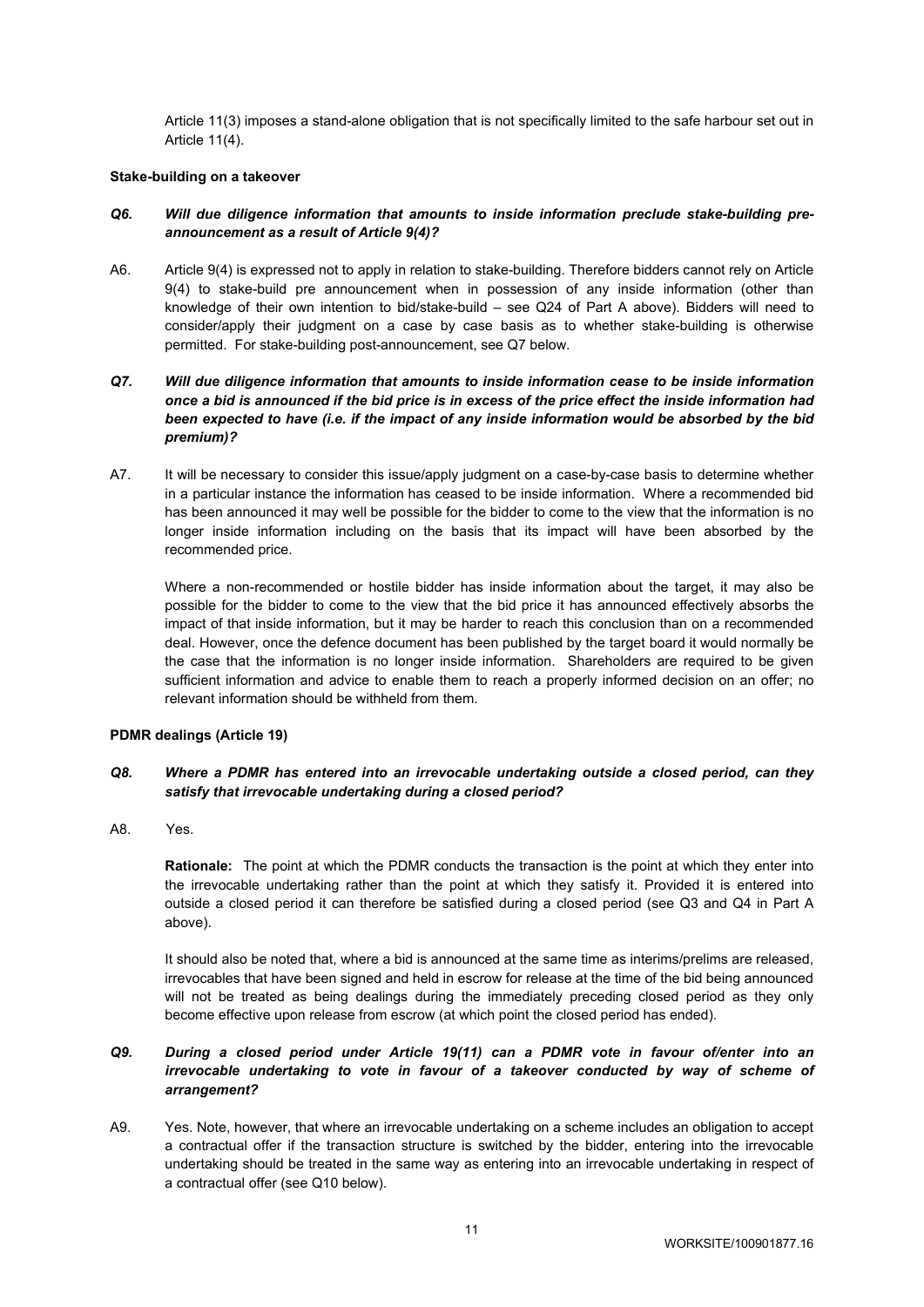**Rationale:** This does not involve the PDMR conducting a transaction within Article 19, but rather involves them voting/giving an undertaking to vote their shares in favour of the scheme of arrangement. In addition, the transfer of shares on completion of a scheme of arrangement by order of Court would not be restricted during a closed period as it would take place automatically by operation of law rather than being a trading by the PDMR (see Recital (61) to MAR).

### *Q10. During a closed period under Article 19(11) can a PDMR accept/enter into an irrevocable undertaking to accept a contractual takeover?*

A10. Unless an exemption applies, no.

**Rationale:** This involves the PDMR conducting a transaction within Article 19 (subject to Q9 above (i) where an acceptance is made during a closed period pursuant to an irrevocable undertaking which was entered into prior to commencement of the closed period or (ii) where an irrevocable is released from escrow at the point of announcement in the case of a bid which is announced at the same time as interims/prelims are released).

#### *Q11. Do any of the matters referred to in Q9 or Q10, whether they occur within (if permitted) or outside a closed period, need to be disclosed in accordance with Article 19(1)?*

A11.1 Voting in favour of/entering into an irrevocable undertaking to vote in favour of a scheme does not need to be notified under Article 19(1).

**Rationale:** This does not involve a transaction being conducted on the account of the PDMR. In addition, no notification would be required in relation to the transfer of shares on completion of a scheme of arrangement by order of Court as the target company would be delisted upon the scheme becoming effective.

A11.2 Entering into an irrevocable undertaking to accept a contractual offer does not need to be notified under Article 19(1). Accepting a contractual offer (whether pursuant to an irrevocable undertaking or otherwise) does not need to be notified until the offer becomes wholly unconditional.

**Rationale:** Pursuant to Article 10(2)(i) of Regulation (EU) 2016/522 conditional transactions need only be notified on occurrence of the conditions and actual execution of the transaction. Even when the irrevocable undertaking is satisfied by submission of an acceptance of the offer, that acceptance remains conditional until the offer becomes unconditional. Notification would not therefore be required under Article 19(1) until the offer became wholly unconditional. Acceptances made by PDMRs prior to the offer becoming wholly unconditional should be notified by them when the offer becomes wholly unconditional, and acceptances by PDMRs made after the offer has become wholly unconditional should be notified when made.

Note that, notwithstanding this analysis in respect of MAR, disclosure of irrevocable undertakings and acceptance/approval levels would need to be announced in accordance with any applicable takeover legislation/regulation.

# **PART C: CONTRACTUAL ARRANGEMENTS INVOLVING A SUBSCRIPTION FOR SHARES**

- **Q:** Where parties are negotiating contractual arrangements in relation to a transaction, and those arrangements involve a subscription of shares (e.g. an issue of consideration shares in connection with an acquisition, an undertaking to subscribe for shares under a firm placing or signing an irrevocable undertaking in connection with a takeover):
	- (a) is the issuer able to selectively disclose inside information to the counterpart(ies) in connection with such arrangements;
	- (b) if so, is the issuer able to delay disclosure of the inside information to the market, notwithstanding its disclosure to the counterpart(ies); and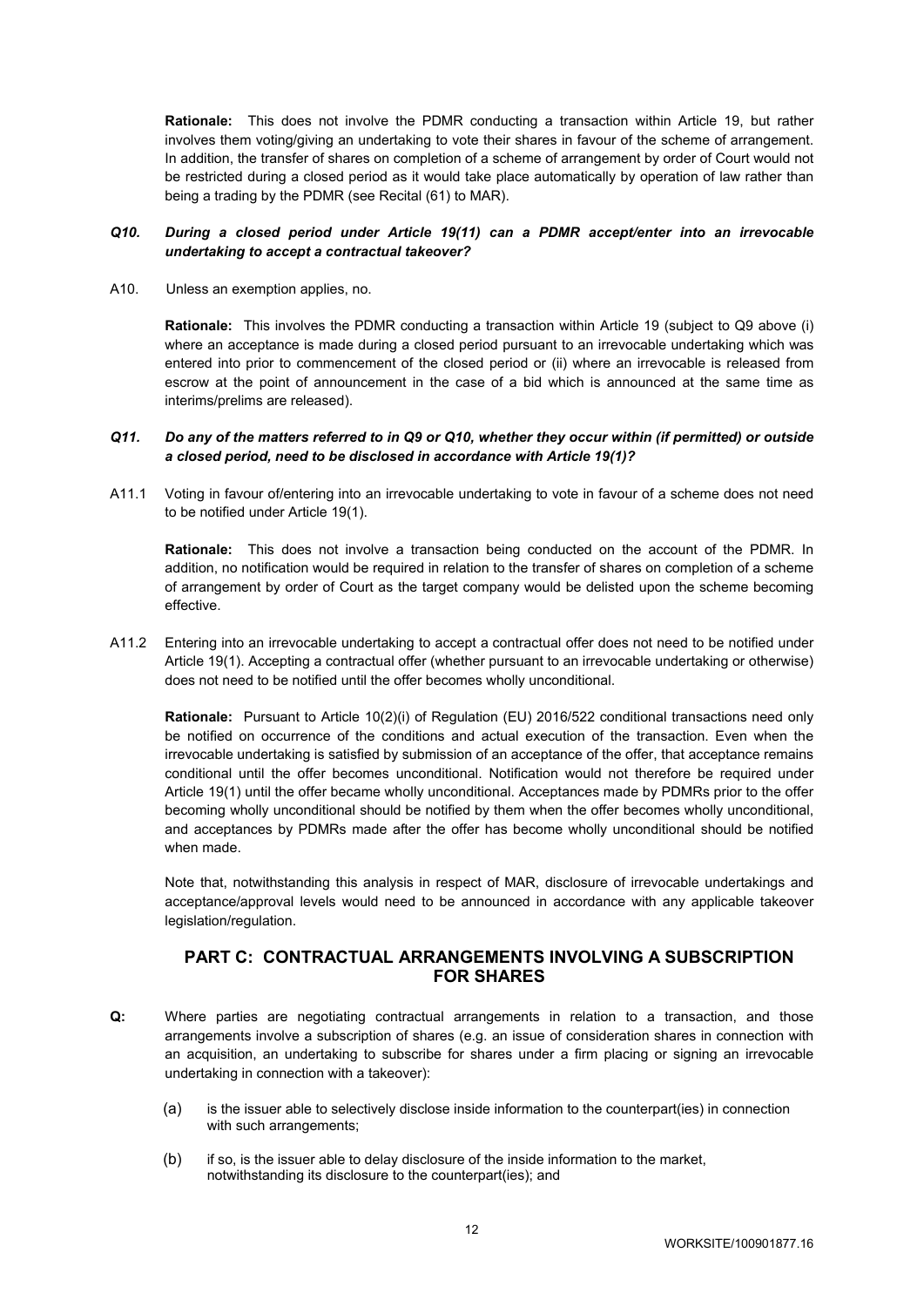- (c) if so, is there a requirement for the inside information to be announced before the relevant contractual arrangements can be entered into with the counterpart(ies)?
- **A(a)** Whilst the facts must be considered on a case-by-case basis, we would typically expect this to be permitted in accordance with Articles 10 and 14 of MAR.

**Rationale:** Article 10 provides that unlawful disclosure (in breach of Article 14) will arise where a person discloses inside information "*except where the disclosure is made in the normal exercise of an employment, a profession or duties*". The guidance in DTR 2.5.7(2) recognises that an issuer may be justified in making selective disclosure to certain types of recipient including (but not limited to) "*persons*  with whom the issuer is negotiating, or intends to negotiate, any commercial financial or investment *transaction (including prospective underwriters or placees of the financial instruments of the issuer)*". However, it makes clear that selective disclosure to any or all of these persons may not be justified in every circumstance where an issuer delays disclosure of inside information. The FCA indicated in CP 16/38 (paragraph 2.15) that it did not intend to amend these provisions as its view is that they are not impacted by the MAR Guidelines and confirmed this in PS 17/2. Whilst not constituting formal or binding guidance, in paragraph 76 of its Final Report on Draft technical standards on the Market Abuse Regulation (ESMA/2015/1455) ESMA also recognises (in the context of market soundings under Article 11) that information disclosed will generally be the information relating to the characteristics of the transaction in question but that it may also include "…*some other information not necessarily directly related to the possible transaction but providing important context to the transaction. For example general information about the issuer such as its financial standing could be useful*". This is expressed to be subject to the caveats that inside information about the financial standing of the issuer should have been made public unless delayed disclosure is justified and that disclosing market participants should avoid disclosing any unnecessary additional inside information. By way of example, where an issuer intends to conduct an equity fundraising to finance an acquisition, it would typically be considered justifiable to disclose the fact of the associated acquisition to potential subscribers and placees. Disclosure made in accordance with the market soundings regime will be deemed to be disclosure made in accordance with Article 10 of MAR (Article 11(5) and recital 35), although non-compliance with the market-soundings regime does not (of itself) necessarily mean that disclosure has not been made in the normal course of an employment, a profession or duties (see Q5 in Part B above*)*.

**A(b)** The facts must be considered on a case-by-case basis, but a delay in disclosure would be permitted provided each of the three conditions set out in Article 17(4) are met.

**Rationale:** Article 17(4) permits issuers to delay disclosure of inside information to the public provided that immediate disclosure is likely to prejudice the issuer's legitimate interests, delay is not likely to mislead the public and confidentiality can be maintained. The MAR Guidelines published by ESMA in relation to delayed disclosure (ESMA/2016/1478) set out a non-exhaustive indicative list of circumstances in which an issuer may have a legitimate interest in delaying disclosure that includes situations where the issuer is conducting negotiations and the outcome would be likely to be jeopardised by immediate public disclosure. Provided that all three conditions are met there is therefore no requirement for the fact that negotiations are taking place in relation to a potential transaction to be announced prior to contractual arrangements being entered into. Article 17(8) (which requires that where inside information is disclosed to third parties it must be simultaneously disclosed to the market) does not apply where the recipient owes a duty of confidentiality (whether such duty is based on a law, regulation, articles of association or contract).

**A(c)** Whilst the facts must be considered on a case-by-case basis, we would not typically expect disclosure to the market to be required before the relevant contractual arrangements can be entered into with the counterpart(ies).

**Rationale:** Recital 23 of MAR notes that "*the essential characteristic of insider dealing consists in an unfair advantage being obtained from inside information to the detriment of third parties…and, consequently, the undermining of the integrity of financial markets*" and consequently that the prohibition on inside dealing should apply where "*a person who is in possession of inside information*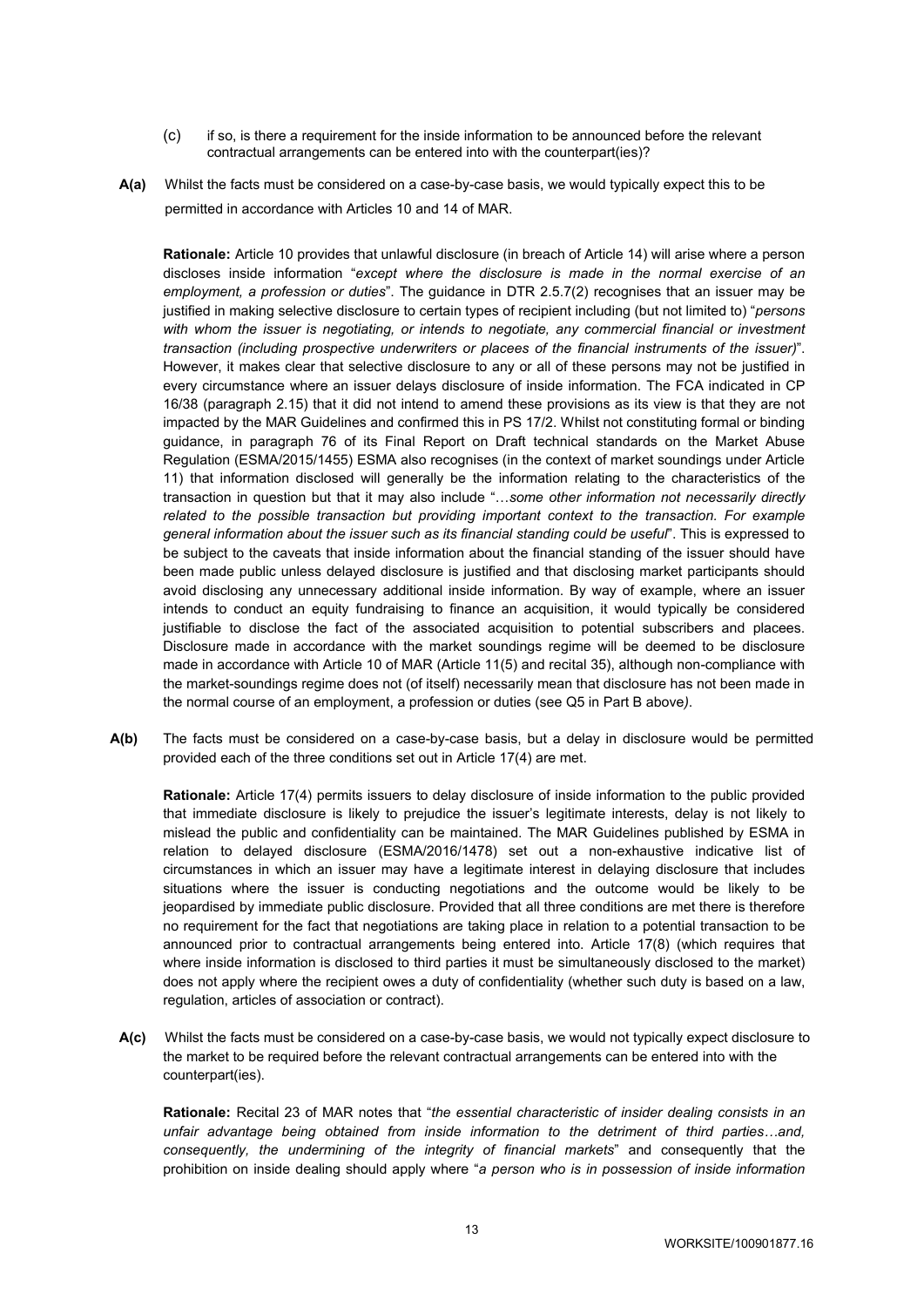*takes unfair advantage of the benefit gained from that information by entering into market transactions in accordance with that information*".

Recital 24 of MAR provides that "*Where a legal or natural person in possession of inside information acquires or disposes of, or attempts to acquire or dispose of, for his own account or for the account of a third party, directly or indirectly, financial instruments to which that information relates, it should be implied that that person has used that information*" but that the question of whether a person has infringed the prohibition on insider dealing or has attempted to commit insider dealing "*should be analysed in the light of the purpose of this Regulation, which is to protect the integrity of the financial market and to enhance investor confidence, which is based, in turn, on the assurance that investors will be placed on an equal footing and protected from the misuse of inside information*."

Recitals 23 and 24 of MAR are consistent with the ECJ's judgment in *Spector Photo Group* regarding the insider dealing prohibition in the Market Abuse Directive (**MAD**), paragraph 61 of which includes language similar to Recital 24 of MAR but also goes on to note that "*Only usage which goes against that purpose constitutes prohibited insider dealing*". The judgment in *Spector Photo Group* also refers in a number of places specifically to "market transactions" – for examples paragraphs 48, 49 and 53 which refer to the Commission's proposal for the adoption of MAD being "…*to ensure equality between the contracting parties in stock-market transactions"* and *"based on the will to prohibit insiders from drawing an advantage from inside information by entering into market transactions to the detriment of other actors on the market who do not have access to such information*" and that "*…the prohibition on insider dealing applies where a primary insider who is in possession of inside information takes unfair advantage of the benefit gained from that information by entering into a market transaction in accordance with that information*". The judgment also notes that the insider dealing prohibition in MAD did not need to be interpreted in such a way that any primary insider who entered into a market transaction automatically fell within the prohibition on insider dealing and that, as pointed out by the UK and Italian governments, such an extensive interpretation would "*…entail the risk of extending the scope of that prohibition beyond what is appropriate and necessary to attain the goals pursued by [MAD]*" and could "*…, in practice, lead to the prohibition of certain market transactions which do not necessarily infringe the interests protected by [MAD]*" and that therefore it is "*necessary to distinguish 'uses of information' which are capable of infringing those interests from those which are not*" (paras 45 and 46).

Contracting with counterpart(ies) in the circumstances described in the Q should be distinguished as a use of information that does not infringe the interests protected by MAR. Structuring of transactions in this manner is consistent with market practice and does not constitute misuse of the inside information or undermine the integrity of the financial markets but rather is legitimate and useful to the proper and orderly functioning of the financial markets. There is equivalence of information as between the issuer and the counterpart(ies) and in this situation no unfair advantage is taken of the information by either party, as by its nature the entering into of the transaction is not to the detriment of other market participants who do not have access to the information and are not able to and do not directly or indirectly participate in the transaction which is not a "market" transaction. Whether this will be the case in other situations would need to be considered in the context of the interests protected by MAR.

Whilst all three issues must always be considered separately and on a case-by-case basis, as a more general point, given that (subject to the caveats summarised above) MAR provides a safe harbour to allow disclosure of inside information to be delayed by issuers and also permits issuers to selectively disclose such information, it would be inconsistent to require issuers to announce the relevant information before they can contract with the counterpart(ies) simply because the transactions in question involve an issue of shares to the counterpart(ies). In this context, it should also be noted that Recital 32 to MAR states that market soundings are a "*highly valuable tool to…ensure deals run smoothly*" and Recital 33 refers to one of the purposes of market soundings as being "*to obtain a financial commitment to participate in the transaction*".